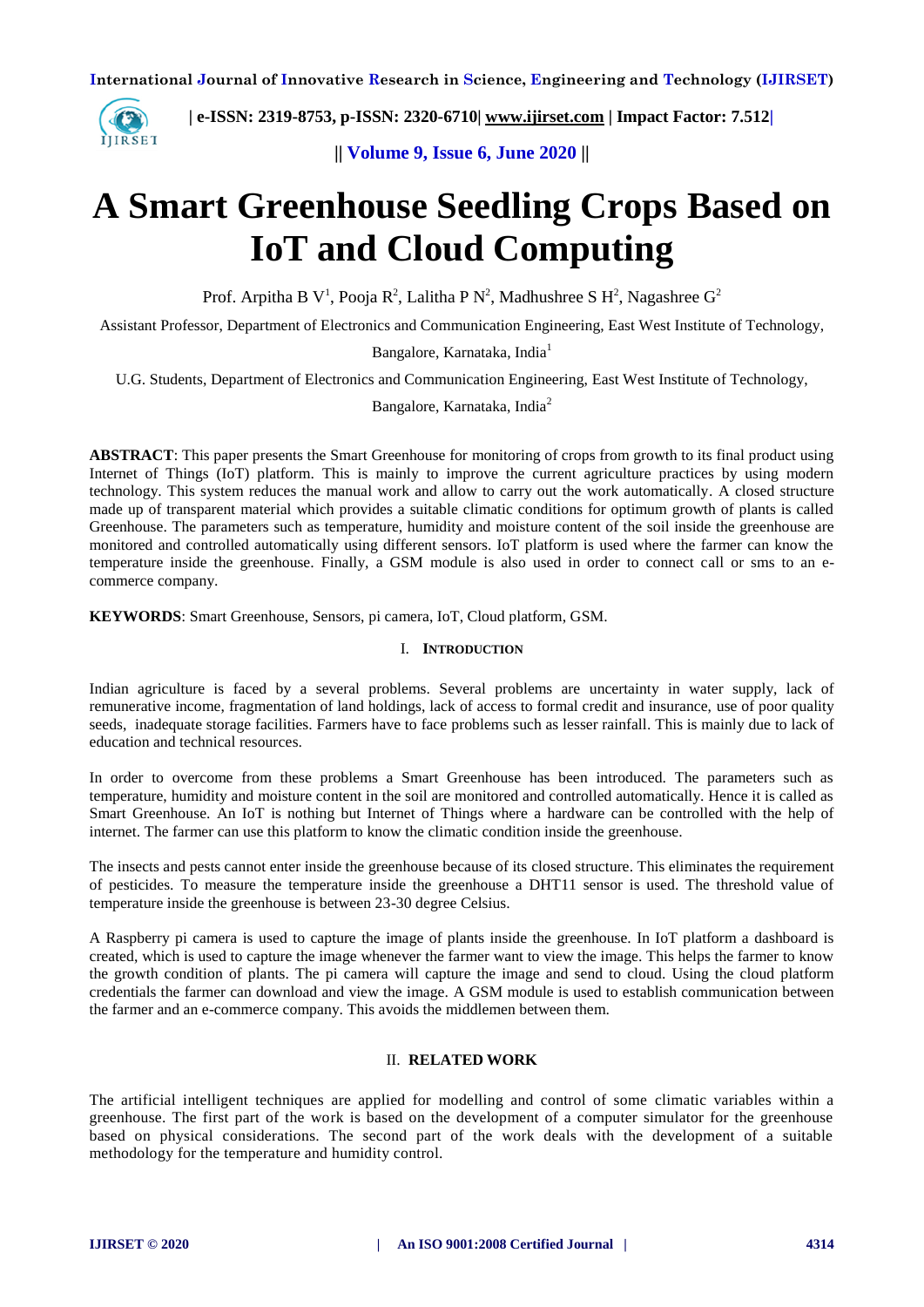

# **| e-ISSN: 2319-8753, p-ISSN: 2320-6710| [www.ijirset.com](http://www.ijirset.com/) | Impact Factor: 7.512|**

## **|| Volume 9, Issue 6, June 2020 ||**

The design of a simple, low-cost system to monitor the value of environmental parameter and they are continuously updated and control in order to achieve optimum plant growth. The circuit becomes more complex, speed of controller is low, high maintenance and unfeasible.

A simple system which must be easy to install, user friendly to monitor and sunlight of the natural environment that are continuously modified and controlled in order to optimize them to achieve maximum plant growth and yield. The process has been divided into three application domains corresponding to plant management, animal farming and food/agricultural product traceability.

The monitoring and control for greenhouse through Internet of Things (IoT) has been designed. If any condition crosses certain limits, a message will be sent to the registered mobile number through GSM module. This system will eliminate the risk of greenhouse not being maintained at specific environmental conditions due to human error.



## III. **METHODOLOGY**

**Figure 1 : Block diagram of designed system**

Figure 1 shows the block diagram of a smart greenhouse using IoT platform. The system is composed of a various sensors to measure the climatic conditions inside the greenhouse, thus facilitating the process of communication with an external subject. This sensors measures the various parameters and the value will be sent to IoT platform with the help of internet and the pi camera will capture the image and send to cloud. The user interface enables the quality of the product to be assessed, along with the safety of the greenhouse planting.

#### 1. **Temperature and humidity sensor (DHT11)** :-

DHT11 sensor is placed inside the greenhouse to measure both temperature and humidity which generates the calibrated digital output. When the temperature rises above the threshold value, Raspberry pi will trigger the relay to turn on the cooling fan and bring the temperature down. It is a low cost temperature sensor.

#### 2. **Soil moisture sensor** :-

The soil moisture sensor measures the moisture content in the soil. It uses capacitance to measure dielectric permittivity of the surrounding medium. The moisture sensors are deployed in the field to measure the moisture content. Whenever the moisture content falls below the threshold value the motor pump is turned on automatically to water the plants. When it reaches the threshold value motor pump is turned off.

#### 3. **Growing LED light** :-

Different wavelength of light plays a specific role for plant growth. Most of the plants need broad spectrum light for specific growth of plants. During morning plants receive it directly from the sun, during night the LED light provides the required wavelength for the growth of plants. Offering low energy usage, low heat and color optimized for growth.

#### 4. **Irrigation system :-**

For optimum use of water, we use drip irrigation. It is an irrigation system to save water by allowing water to target the root of plants. Water obtained from the sources like canal, rain water harvesting, etc., are not allowed to irrigate the fields directly, instead it is stored in a underground tank. This tank is equipped with a water level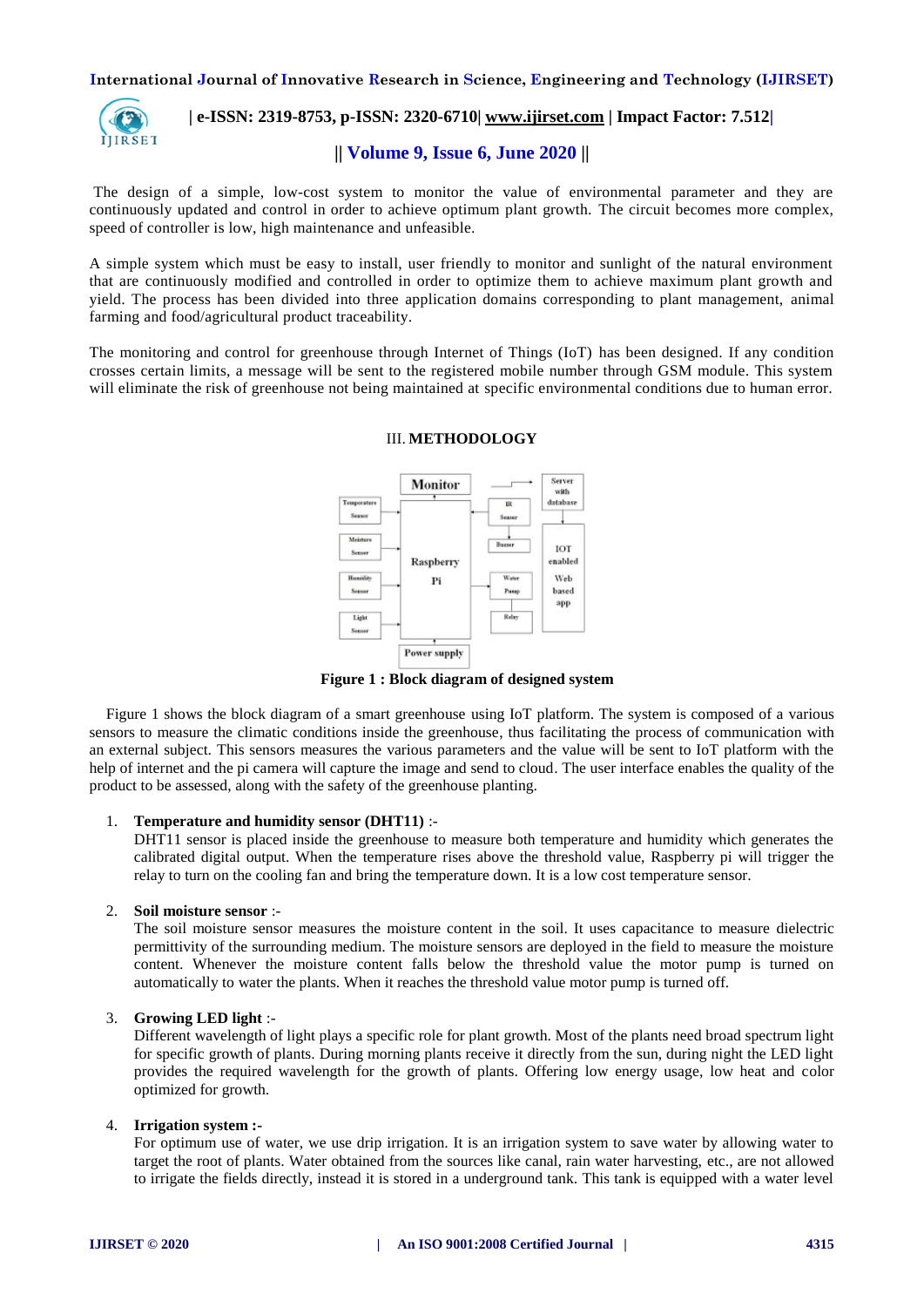

 **| e-ISSN: 2319-8753, p-ISSN: 2320-6710| [www.ijirset.com](http://www.ijirset.com/) | Impact Factor: 7.512|**

# **|| Volume 9, Issue 6, June 2020 ||**

sensor to measure the water level continuously. The motor pump inside the tank is turned on automatically whenever the moisture falls below the threshold. This irrigation system avoids the excess use of water.

#### 5. **Pi camera** :-

The Raspberry pi camera module can be used to take high-definition video, as well as still photographs. It communicates with the pi using the MIPI camera serial interface protocol. This camera is fixed inside the Greenhouse to capture the image of plants. It will capture the image and send it to cloud. The user with the help of internet can download the image from the cloud. This helps the farmer to know the growth condition of plants.

#### 6. **GSM** :-

GSM (Global System for Mobile communication) is a digital mobile network that is widely used by mobile phone users. To save the farmers from the clutches of middlemen, we have designed a marketing system which connects farmer to customer directly. Whenever the products are ready just by clicking the button in the IoT platform a message is directly sent to an e-commerce person bypassing the middlemen.

#### IV. **EXPERIMENTAL RESULTS**

The Greenhouse which has implemented it consist of a particular climatic conditions for the optimum growth of plants. During morning the heat will be received from sunlight, it there is a excess of heat the cooling fan will be used in order to cool the temperature and an irrigation system is used for the optimum use of water for the growth of plants.



Figure 2 : Prototype of greenhouse







a.  $\mathbf{b}$ .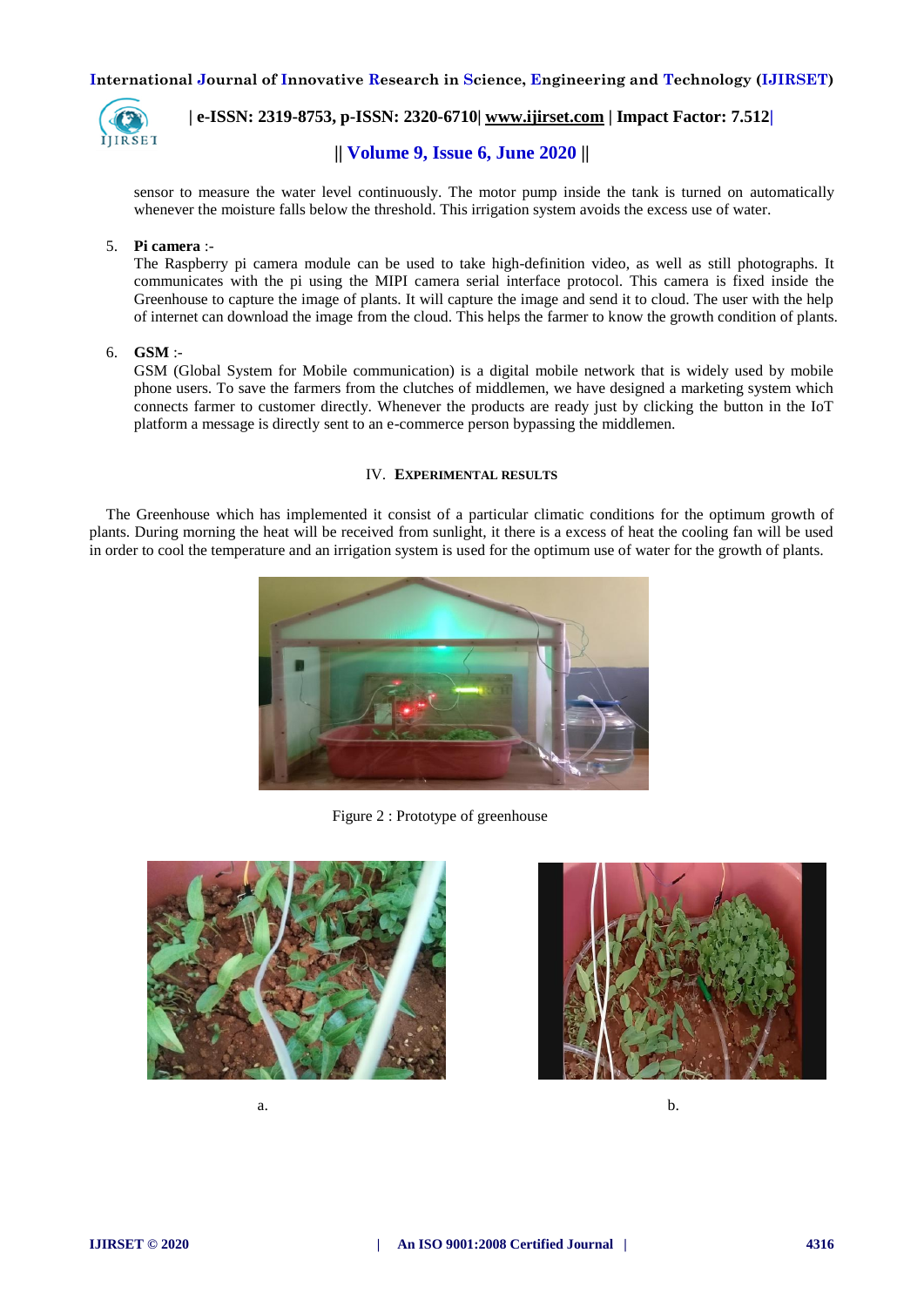

 **| e-ISSN: 2319-8753, p-ISSN: 2320-6710| [www.ijirset.com](http://www.ijirset.com/) | Impact Factor: 7.512|**

**|| Volume 9, Issue 6, June 2020 ||** 





 $c.$  d.



e.

Figure 3 : a. dry soil with moisture sensor b. drip irrigation using moisture sensor c. Scaling output in Ubidots d. Cloud platform e. image captured by pi camera

Figure 2 shows the prototype of smart greenhouse which is implemented. The parameters such as temperature, moisture are monitored and controlled automatically. Figure 3a. shows the moisture sensor with dry soil, whenever the moisture content in the soil falls below the threshold value the motor pump is turned on automatically. Figure 3b. shows the drip irrigation using moisture sensor, when the motor pump is turned on the soil is watered using irrigation system and turned off automatically when the moisture content reaches to optimum value.

The temperature and humidity inside the greenhouse can be obtained using the IoT platform as shown in figure 3c. When the temperature rises above the threshold the cooling fan is turned on automatically. The pi camera is used to capture the image of plants inside the greenhouse and it will be uploaded to cloud. The farmer with the help of internet can download the image which helps to know about the growth condition of plants. The cloud platform and the image captured by pi camera is shown in figure d and e.

The designed system reduce the consumption of water and the safety of plants in whole agriculture process. The information is recorded in the cloud platform. The IoT which will help the farmer to know the efficient growth of plants from seed to final product.

#### V. **CONCLUSION**

The advantage of Smart greenhouse is that all the parameters can be automatically monitored and controlled without use of manual power. This helps the farmer to carry out the agriculture in a very efficient manner with the help of modern technology. A insecticide free crops can be grown. Any type of crops can be grown inside the greenhouse in any climatic conditions. This system can be installed in anyone's house. It can be able to create a proper climatic